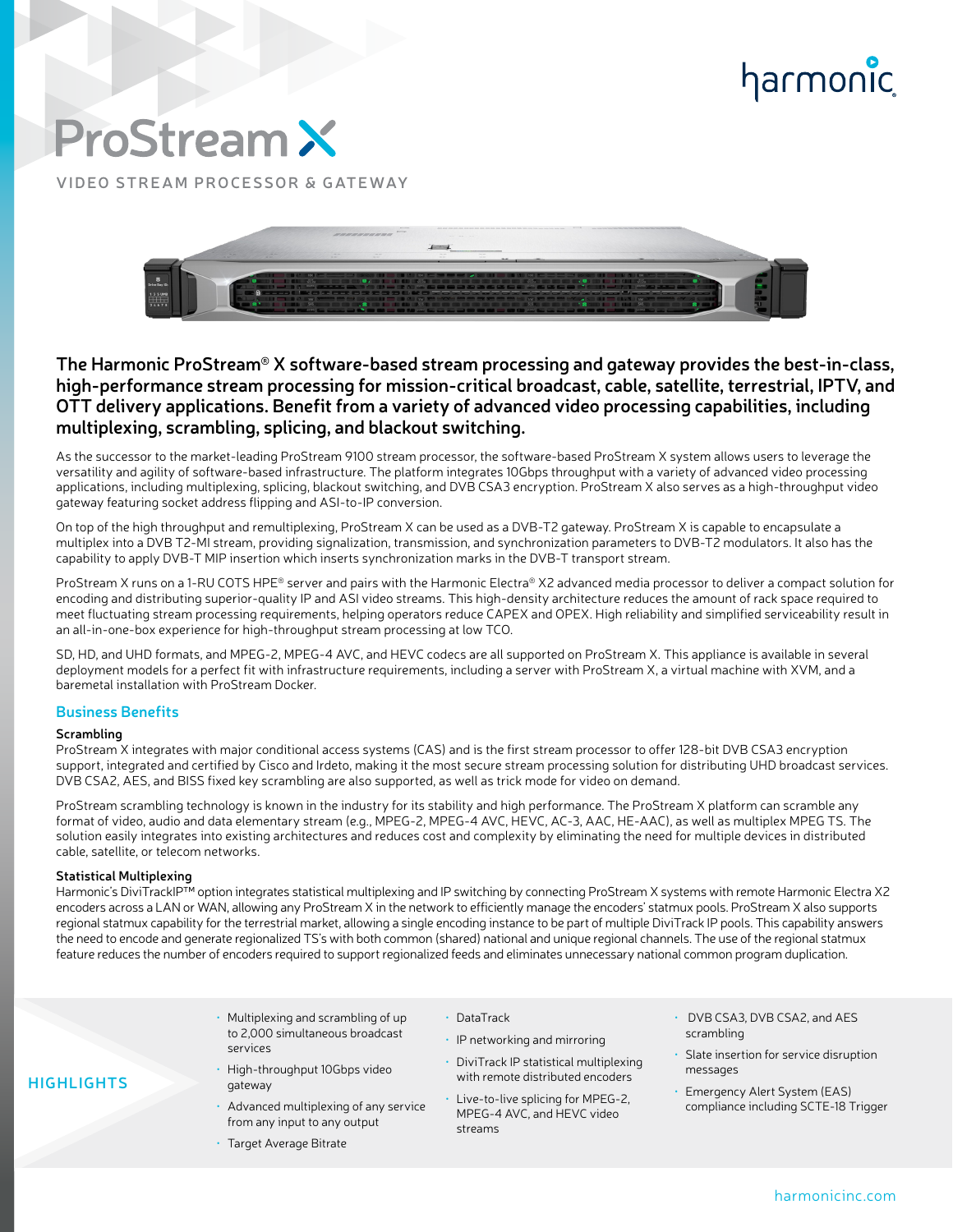## ProStream® X **VIDEO STREAM PROCESSOR & GATEWAY**

In addition, ProStream X enhances statmux with DataTrack capability, which allows non-video PIDs (e.g: audio, ancillary data, teletext, subtitling) into the statmux pool. When not in use, the ProStream X statmux mechanism, frees up the bandwidth provisioned for these PIDs, allowing it to be reallocated to video to improve video quality. The DataTrack capability is valid also in CBR systems where no advanced allocation is required anymore for these occasional PIDs without risking of an overflow.

ProStream statmux also includes a unique Target Average Bitrate application, which provides the ability to apply the long-term average bitrate for each video based on the user configured bitrate. For operators that have multiple customers sharing channels in the same statmux pool, the feature will secure the average bitrate customers are paying for, over the long term, while maintaining high video quality.

#### **Linear Ad Splicing**

Linear ad splicing, or digital program insertion, on ProStream X enables the GOP-accurate insertion of local and regional ads directly into live-to-air MPEG-2, MPEG-4 AVC, and HEVC SD/HD transport streams. With this capability, broadcasters and service providers can increase average revenue per user by offering their advertisers the ability to reach differentiated viewers with targeted ads.

The powerful capability enables broadcasters to implement advanced advertising capabilities for hundreds of channels without needing to purchase a standalone, box-level splicing solution, saving costs while simultaneously opening up new revenue streams. In addition, by eliminating the need to decode signals to insert ads, workflows are optimized, and video quality is maintained at the highest possible level.

ProStream X supports live-to-live splicing, which allows ProStream X to switch between main and alternative live feeds seamlessly, with no ETR 290 errors at output. In statmux applications that include switchover to an alternate program, the alternate programs become part of the statmux VBR pool.

#### **Digital Turnaround**

With standard IP and DVB input and output interfaces, the ProStream X processor is easily incorporated into existing headend environments and supports multiple digital turnaround applications. The platform's robust, extensible, and highly scalable design supports MPEG remultiplexing, including PID remapping, prioritizing and filtering, insertion and generation of PSI/SI tables, and PID multicast. Device, port, and Input TS redundancy are supported, as well as multiple IP sockets for MPTS and SPTS applications. The compact platform not only reduces rack space and power requirements, but also simplifies network infrastructure while delivering a high-availability solution.

#### **High-density software-based R-PHY Video Engine**

When operating as part of Harmonic's innovative CableOS vCCAP solution, ProStream X serves as a powerful Video Engine that feeds both Broadcast and VoD content to as many as 100 R-PHY devices (RPD's) per single ProStream X server. Content may be pre-encrypted, or real-time scrambled by ProStream X.

#### **"Pay As You Grow" Scalability**

As processing needs evolve, the ProStream X platform makes it easy to incrementally add or upgrade I/O modules and firmware licenses, simplifying scalability and extending the system's value.

#### **Technical Benefits**

#### **High-Throughput Video Processing**

ProStream X offers the choice of quad 1GbE, dual 10GbE, or ASI I/O. The high-throughput 10GbE option supports up to 1,000 transport streams and 2,000 simultaneous multiplexing and scrambling services. Video gateway capabilities include socket address flipping, ASI-to-IP conversion, and IP mirroring. The dual 10GbE interfaces also reduce the number of required router ports and enable a simplified IP addressing scheme.

#### **High Reliability, Simplified Serviceability**

Maintenance on the ProStream X platform is simplified with hot-swappable fan assemblies and dual redundant power supplies. Changing of processors and I/O modules is quick and easy. These thoughtful serviceability features improve system reliability and reduce the chance for down time, increasing the opportunity to generate revenue.

#### **Control and Management**

Processing on the ProStream X is easily configured and controlled with Harmonic's NMX<sup>™</sup> Digital Service Manager video management system, a service-oriented solution for mass configuring, monitoring, and automated redundancy in centralized or distributed architectures. An intuitive and user-friendly web-based GUI is also available.

#### **World-Class Service and Support**

Harmonic stands behind the ProStream X system with comprehensive service and support programs, including system design, service deployment, technical support, and network maintenance. World-class service plans and a global network of flexible and responsive support professionals help ensure your ability to deliver outstanding "anytime, anywhere, any-device" customer experiences.

#### **ProStream X: The Heart of the Headend**



harmonic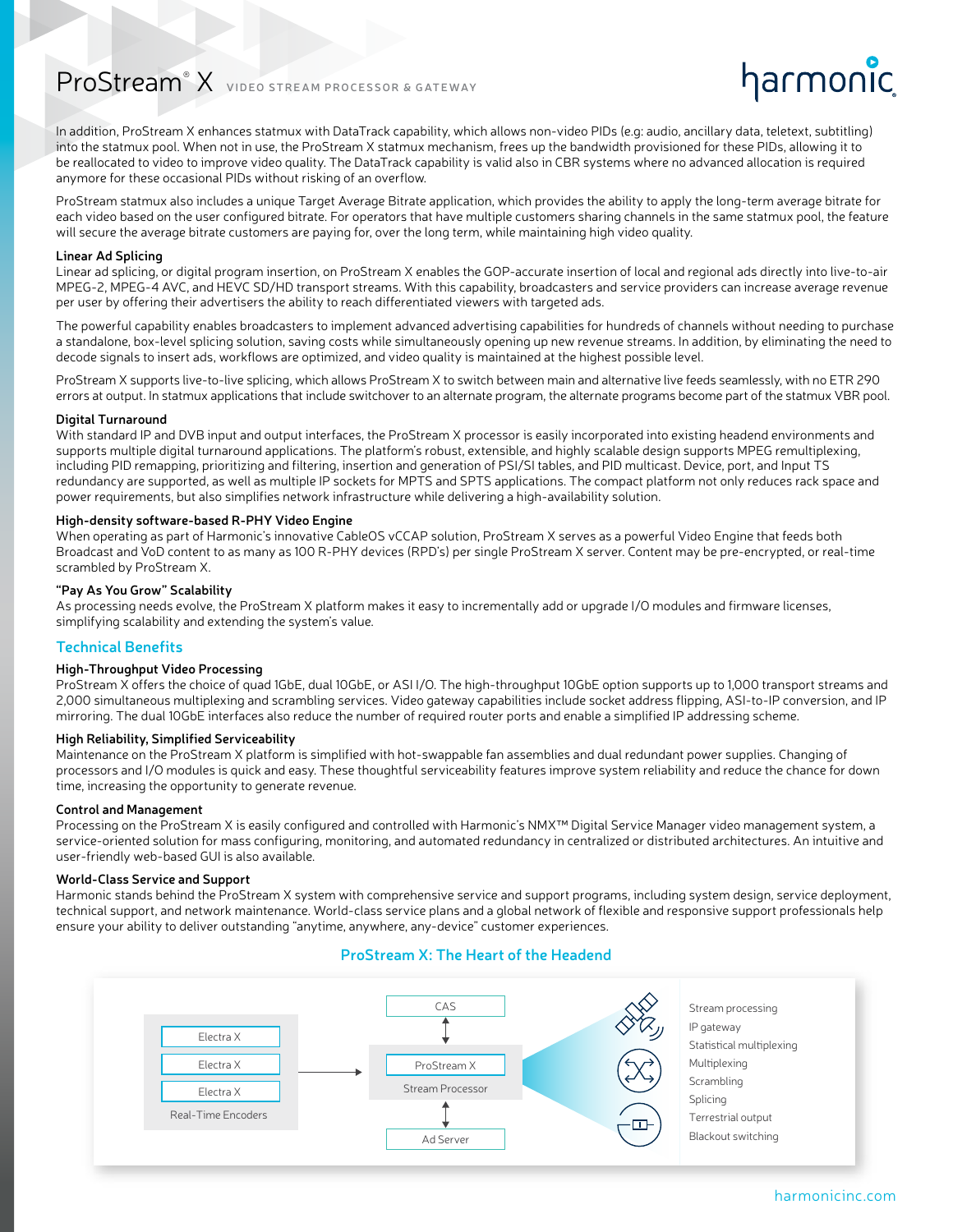### ProStream® X **VIDEO STREAM PROCESSOR & GATEWAY**

# harmonic

### SPECIFICATIONS

#### **10GBE IP I/O**

| Type                          | <b>IEEE 802.3z</b>                                                                                                                                                     |
|-------------------------------|------------------------------------------------------------------------------------------------------------------------------------------------------------------------|
| <b>IP Ports</b>               | Four independent                                                                                                                                                       |
| Connectors                    | Four 10GbE ports, RJ45 on board<br>PCIe option cards for either two or four 10GbE ports<br>SFP (up to three cards per platform)<br>Support for IEEE 802.Q VLAN tagging |
| I/O Speed                     | Up to 10 Gbps                                                                                                                                                          |
| IP Encapsulation              | MPEG TS over UDP/IP/MAC<br>1 to 7 TS/IP                                                                                                                                |
| MPEG Format                   | 188 B per TS                                                                                                                                                           |
| <b>MPEG Transport Streams</b> | MPTS and SPTS                                                                                                                                                          |
| I/O Processing                | 1.000 sockets<br>Up to 10 Gb per platform (configuration dependent)                                                                                                    |
| Maximum Bitrate per Socket    | 300 Mbps                                                                                                                                                               |
| Addressing                    | Multicast                                                                                                                                                              |
| Management                    | IGMPv2/v3                                                                                                                                                              |

#### **ASI I/O**

| Type               | ASI input/output                                     |
|--------------------|------------------------------------------------------|
| <b>ASI Ports</b>   | Eight ports per card, up to three cards per platform |
| Connectors         | Eight mini-DIN ports                                 |
| I/O Direction      | Configurable, input or output, per port              |
| <b>MPEG Format</b> | 188/204 B per TS                                     |
| I/O Processing     | One MPTS/SPTS per port                               |
|                    | Up to 213 Mbps per input or output                   |

#### **MANAGEMENT INTERFACES**

Ethernet 1000Base-TX Connectors Two RJ45 (1 management, 1 CAS)

#### **SCRAMBLING**

| <b>SCS</b>             | Internal                                                                                                                                         |
|------------------------|--------------------------------------------------------------------------------------------------------------------------------------------------|
| Standards              | DVB common scrambling<br>Open CAS<br>DVB CSA2, DVB CSA3, AES-CBC, AES-NSA2 scrambling<br>AES descrambling<br>Fix Key scrambling and descrambling |
| <b>CAS</b> connections | Simultaneous connections to 30 different CA systems                                                                                              |
| <b>BISS Encryption</b> | Mode 1                                                                                                                                           |
| Number of ECMs         | 2,000 ECMs per platform                                                                                                                          |

#### **STATMUX CONTROL**

| Codecs Supported         | MPEG-2, MPEG-4 AVC, HEVC             |
|--------------------------|--------------------------------------|
| <b>Formats Supported</b> | SD, HD, UHD, interlaced, progressive |
| Frame Rates Supported    | PAL, NTSC                            |

#### **DVB-T2 GATEWAY**

Encapsulation of any generated multiplex into DVB-T2 frames Generation of up to eight DVB T2-MI streams over ASI or IP Interface for external PTP Server or 1 PPS/GPS Support of single and multi-PLP

#### **DVB-T SFN ADAPTATION**

Supports MIP Insertion for an SFN network based on the DVB-T standard ETSI TS 101 191 V1.4.1 (2004-06) Generation of up to twenty DVB-T TSs over ASI or IP

Interface for external PTP (IEEE 1588) Server or 1 PPS/GPS

#### **REMULTIPLEXING**

| Routing                       | Any input to any output                                                                                                                                                                |
|-------------------------------|----------------------------------------------------------------------------------------------------------------------------------------------------------------------------------------|
| PID                           | Remapping, filtering, multicasting                                                                                                                                                     |
| PID Multicasting              | Any input PID can be multicasted to multiple TS<br>outputs with different remapping and processing<br>(different CW, if scrambled)                                                     |
| PSI/SI                        | Extraction, injection, spooling, regeneration                                                                                                                                          |
| Output Mirroring              | Any to any                                                                                                                                                                             |
| Advanced Stream<br>Processing | Linear ad-insertion splicing, SCTE-35 triggering for<br>hundreds of channels<br>Live-to-live splicing, Slate insertion, Blackout switching,<br>PID range, Emergency Alarm System (EAS) |
|                               |                                                                                                                                                                                        |

#### **CABLEOS**

Emergency Alarm System (EAS) with SCTE-18 Triggering

PTP (IEEE 1588) clock synchronization

UDP-based VoD routing, as part of CableOS solution over 1G/10G Ethernet connection Tier-based and Session-based DVB scrambling of up to 2,000 VoD streams, as part of CableOS solution

#### **REDUNDANCY**

| Device          | 1:1<br>Under NMX or stand-alone GUI management                                      |
|-----------------|-------------------------------------------------------------------------------------|
| Internal        | Any-to-any input TS<br>TS output mirroring<br>Port redundancy<br>Service redundancy |
| <b>Triggers</b> | ETR 290                                                                             |
|                 |                                                                                     |

#### **SYSTEM MANAGEMENT**

NMX™ Digital Service Manager 8.7.0 or later Stand-alone web user interface

#### **PHYSICAL**

| Dimensions $(W \times H \times D)$ | 17.11 in x 1.69 in x 27.83 in (1 RU)<br>43.46 cm x 4.29 cm x 70.7cm |
|------------------------------------|---------------------------------------------------------------------|
| Weight                             | 35.86 lbs /16.26 kg                                                 |

#### **POWER**

| Power Supplies | Dual redundant                                      |
|----------------|-----------------------------------------------------|
| Voltage        | 100 V to 240 V                                      |
| Line Frequency | $50-60$ Hz                                          |
|                | Actual power consumption 295W without optional card |

#### **ENVIRONMENTAL**

| Cooling                                                | Seven fans, hot-swappable                                                        |
|--------------------------------------------------------|----------------------------------------------------------------------------------|
| <b>Operating Temperature</b><br><b>ASHRAE Class A2</b> | $+50^{\circ}$ to $+95^{\circ}$ F<br>$+10^{\circ}$ to $+35^{\circ}$ C             |
| Storage Temperature                                    | $-22^{\circ}$ to $+140^{\circ}$ F<br>$-30^{\circ}$ to $+60^{\circ}$ C.           |
| Safety Compliance                                      | EN 60950-1:2006 + A11:2009 + A1:2010 + A12:2011<br>$+ A2:2013$<br>EN 62479:2010) |
| Electromagnetic<br>Compliance (Class A)                | EN 55032:2012 Class A<br>EN 55024:2010<br>EN 61000-3-2:2014<br>EN 61000-3-3:2013 |